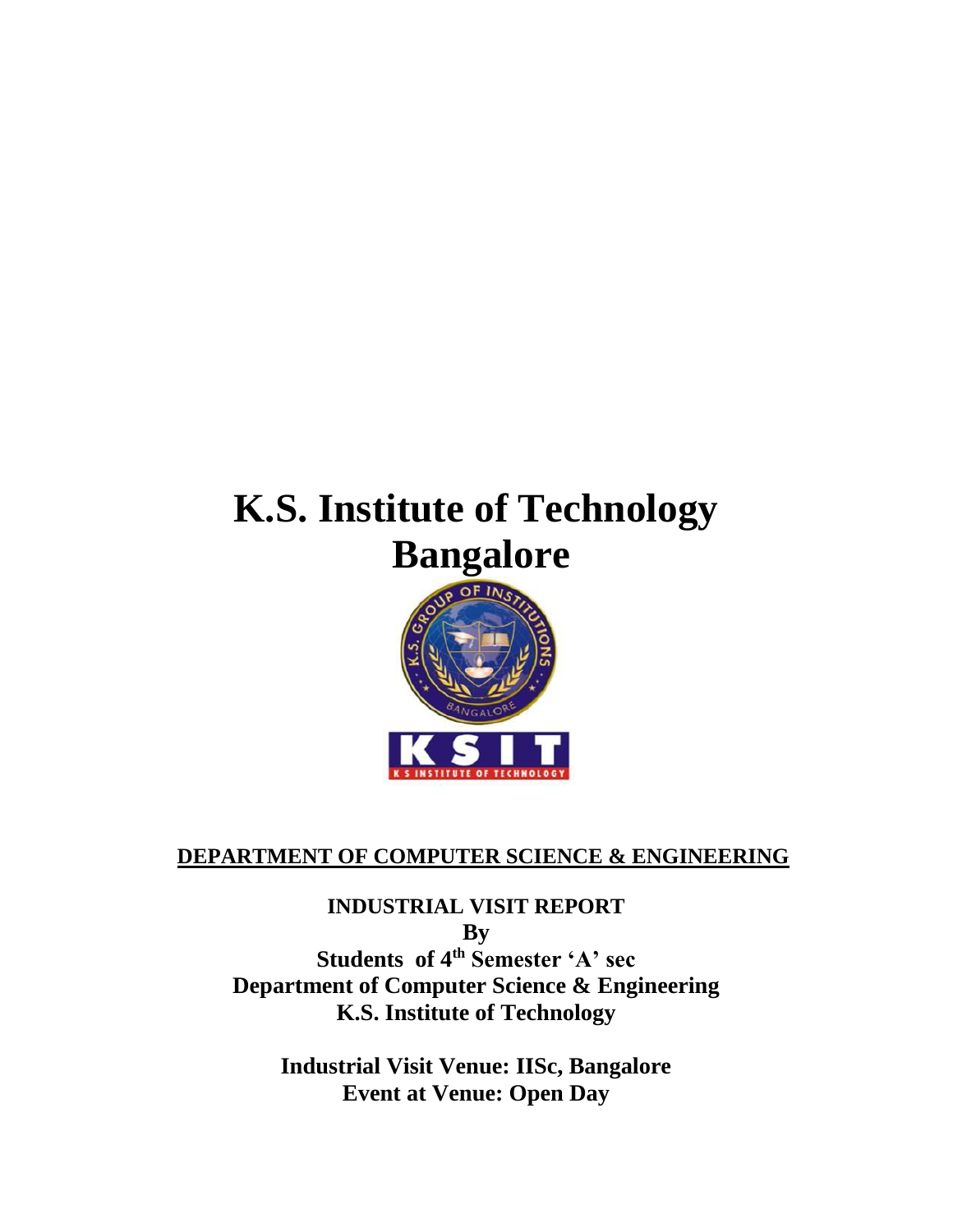#### **Date: 23rd March 2019 Day: Saturday**

#### **Objective**

The Main objective of the Industrial Visit is to give an exposure to the students studying in CSE in learning new technologies. This visit will give the students to carry out projects either in CSE domain or in interdisciplinary domains. The students participating in the event or in coding event at IISc will boost their technical skills which will help them during placements.

#### **Highlights**

The students attending the event had seen the following in the exhibition:

- 1. Game of codes
- 2. Bet to code
- 3. Hackathon
- 4. Sessions on next generation networks Open, Intent based and programmable
- 5. Session on power efficient method for tackling machine learning workloads with next generation with AI processors.
- 6. High Voltage Engineering Demo.
- 7. Demo on Soil .
- 8. Sessions on Importance of chemistry and its usage in our daily life.
- 9. Sessions on Internet of Things and Drone Technology.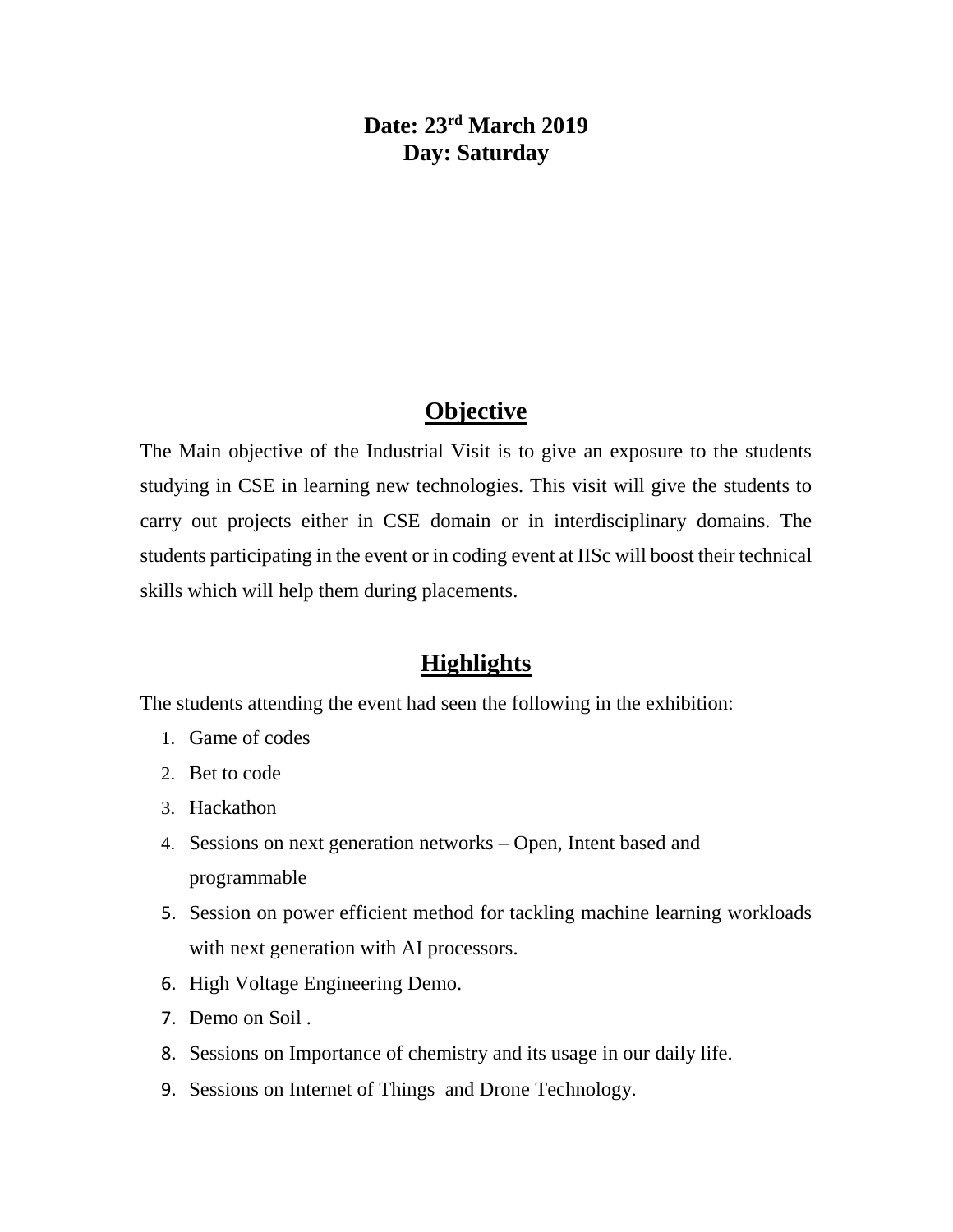The students of 4<sup>th</sup>, 6<sup>th</sup> and 8<sup>th</sup> semester of CSE Department along with few Students of other departments. In the

# **Computer Science and related Events**



**Picture Source: Outside CSA Block**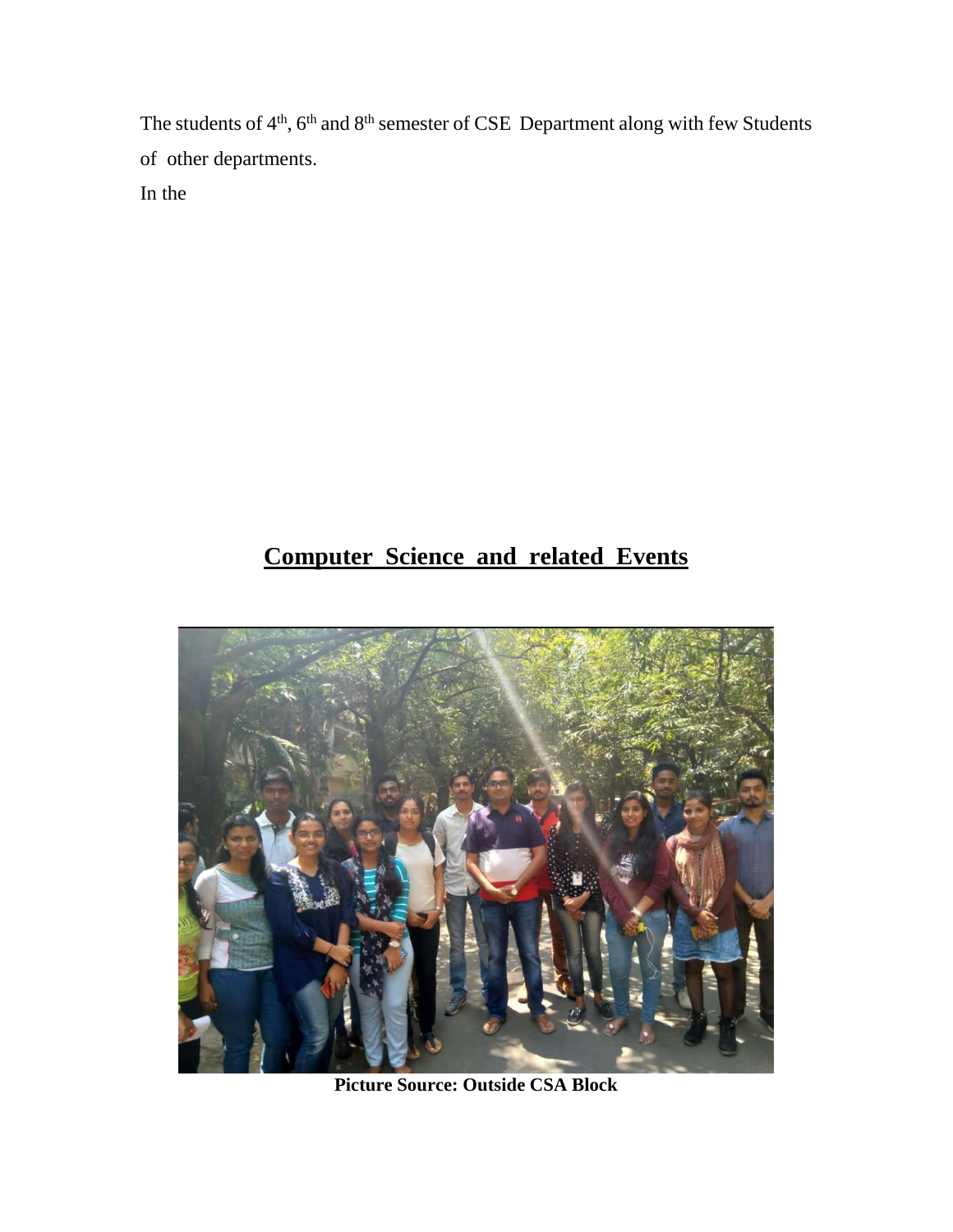

Events such has **Game of codes** and **Bet to Code** gave us real life problem statements knowledge and challenges faced in Industry. We learned a lot in a Demo on **Artificial intelligence** , It gave us a idea on how AI processes and Decisions are made by a AI model.

### **High Voltage Engineering**

The Demo was based on High Voltage application in Industries. This Demo had comprised of 4 Experiments , each experiment was demonstrated which was informative and a visual wonder as well.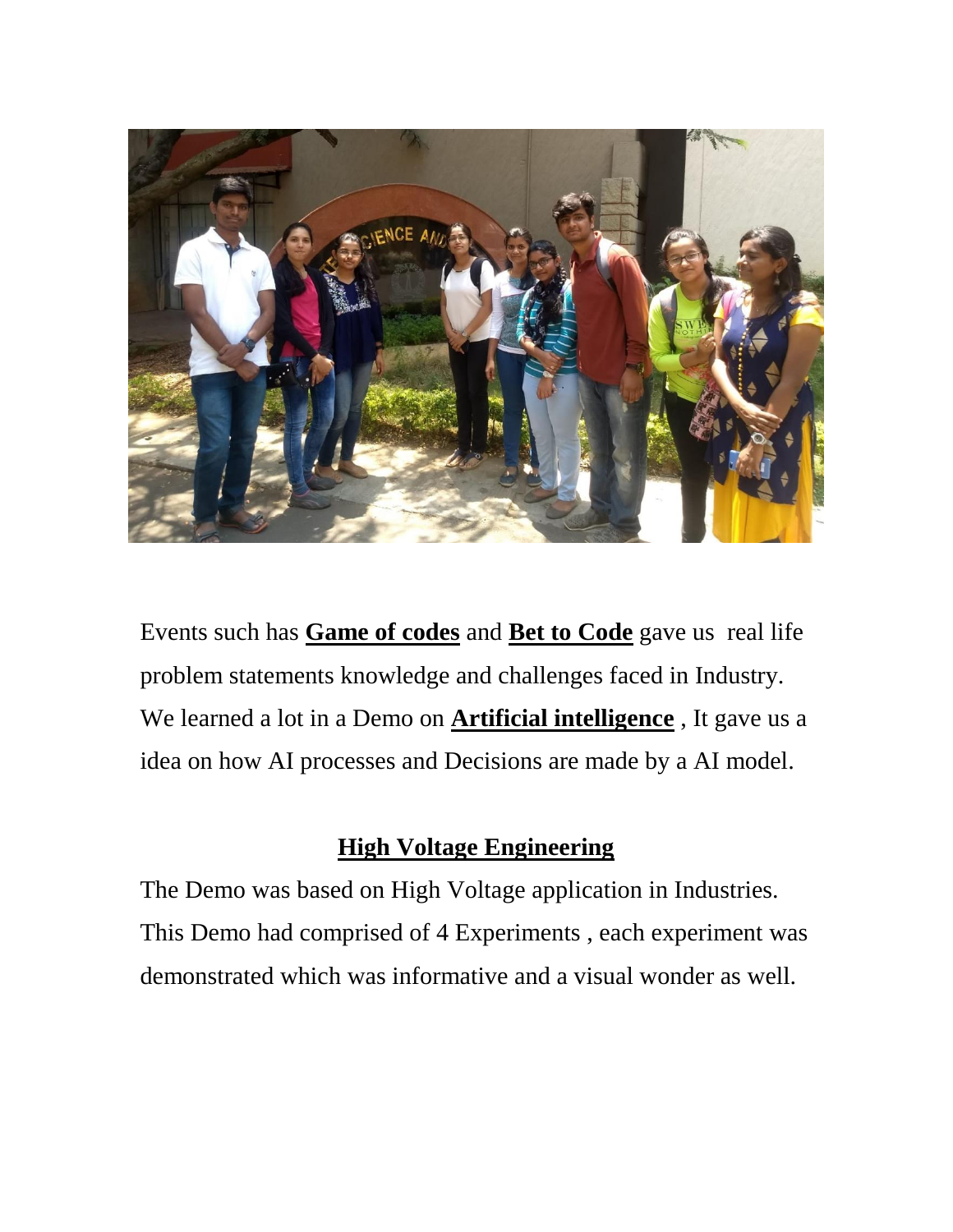

# **Picture Source: Demonstration of high voltage model**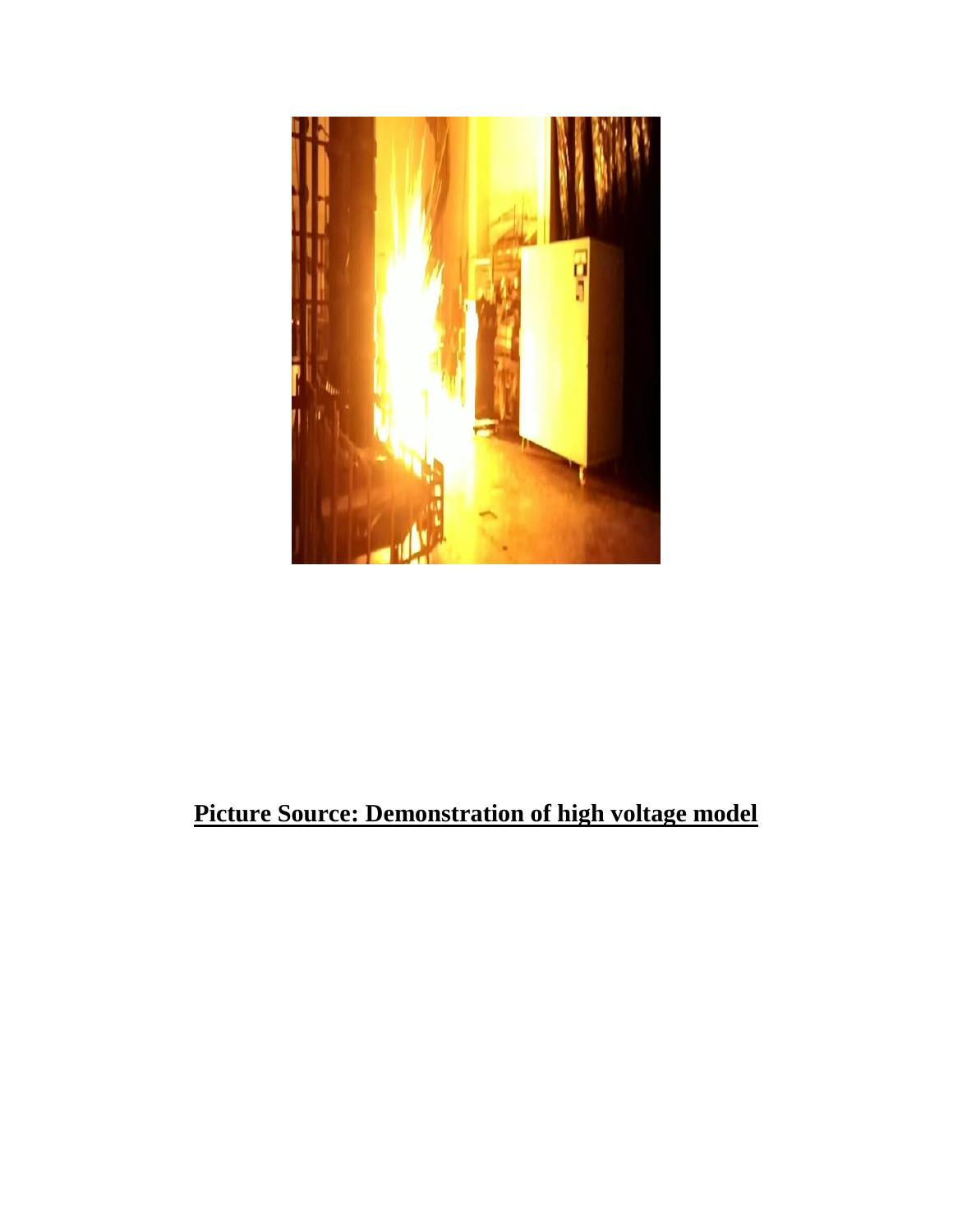## **Demo on Soils(Civil Engineering)**



### **Picture source :Civil Engineering Block**

We attended a Interactive **Demo on soil** , It comprised of demonstration of usage of **Ground penetrating Radar** and information of types of soils . We even participated in **Treasure Hunt** event in which we had to use the Ground Penetrating Radar to find the hidden Treasure. We won the Treasure Hunt Event.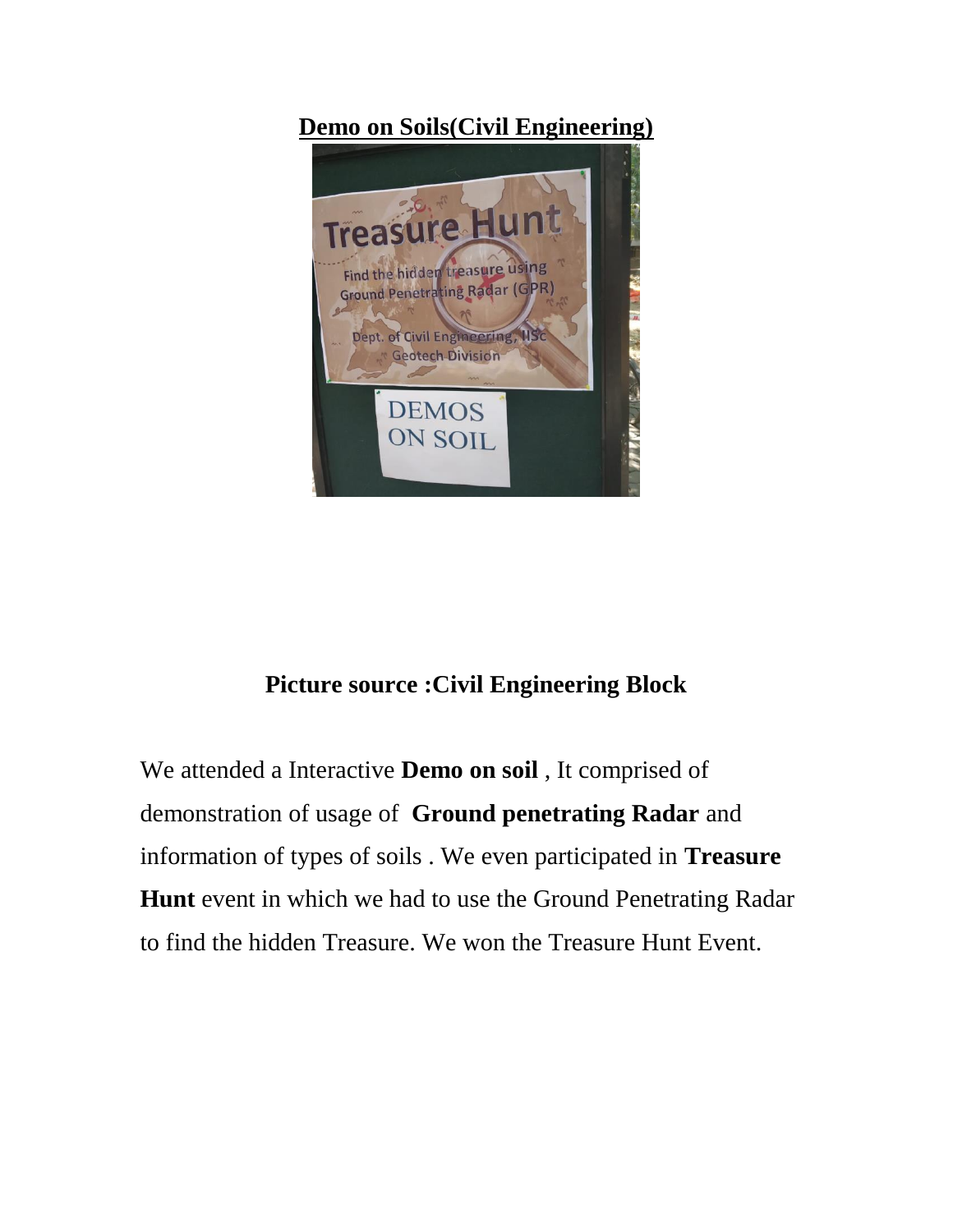

This Session was all about Importance of Chemistry in day to day life. We participated in a **Sparkle(QUIZ)** , we received Periodic tables for completing their tasks.



**Picture source: Accomplishing Tasks**